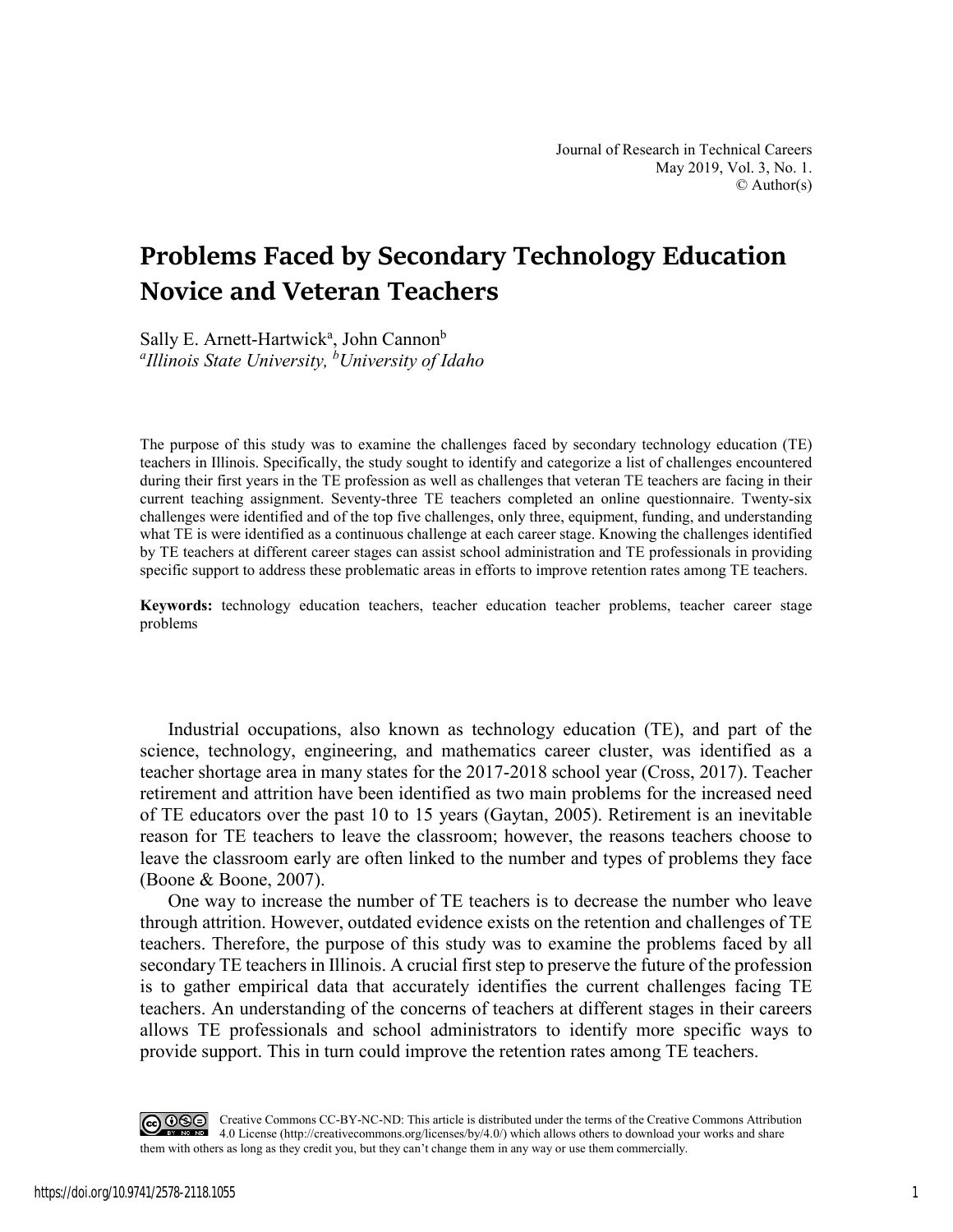### **Review of Literature**

**Attrition and Reasons for Leaving.** Attrition among teachers has been the single largest factor determining the demand for additional teachers in all subjects in the United States (Clandinin & Long, 2015). In fact, many teachers leave the classroom within the first five years (Tamberg, 2006). Specific to Illinois, 60% of school districts reported difficulty filling positions and 16% had to cancel programs or classes because of teacher shortages (Illinois Association of Regional Superintendents of Schools, 2016). The reason many have exited the teaching profession was due to education-related problems; thus, the ability to handle the challenges faced can result in a teacher staying or leaving the classroom.

Problems faced by teachers are quite extensive. Frequently reported problems for teachers were classroom management, motivating students, insufficient supplies, time management, funding, facilities, equipment, lack of administrative support, school policy and procedures, and inadequate mentorship programs (Heath-Camp, Camp, Adams-Casmus, Talbert, & Barber, 1992; Gaytan, 2005; Hughes, 2012; Johnson, 2004; Stair, Warner, & Moore, 2010). Career and technical education (CTE) researchers have identified motivating students to learn, classroom management, using technology as a teaching tool, and assisting students to increase critical thinking skills as professional development needs (Cannon, Kitchel, Duncan, & Arnett, 2011; Duncan, Ricketts, Peak, & Uesseler, 2006; Joerger, 2002; Layfield & Dobbins, 2002). Although the problems identified above are true for teachers, are they also true for the subgroup of TE teachers?

**Problems.** Teaching in CTE, of which TE is a service area, is a rigorous yet frequently underrated challenge (Cushall, 2002). The American Federation of Teachers (AFT) (2014) studied the concerns among CTE teachers as a whole and found that space, equipment, technology, and funding were the dominant challenges noted. Other challenges identified were establishing partner and community connections, management constraints, class sizes, student motivation, unreasonable expectations by administrators, and time to learn or update knowledge on new equipment or software. Most recently, Advance CTE (2016) noted that competition with industry work, financial incentives, and the need for educating the community about the true nature of CTE curricula, were additional challenges faced by today's all CTE educators.

Specifically with TE, Wicklein (1993) indicated the top five problems facing the profession were inadequate marketing and public relations of TE, lack of consensus of curriculum content for TE, teacher resistance to changes within TE, inaccurate understanding and support of TE by administrators and counselors, and inadequate financial support for TE. Over a decade later, Wicklein (2004) asked TE professionals, including middle and high school teachers, university teacher educators, and supervisors, to rate and rank the pre-identified problems that were found in the previous study. TE educators ranked insufficient supply of available TE teachers as the most pressing problem followed by marginal understanding by administrators and counselors, lack of understanding by the general public, non-consensus of curriculum content, inadequate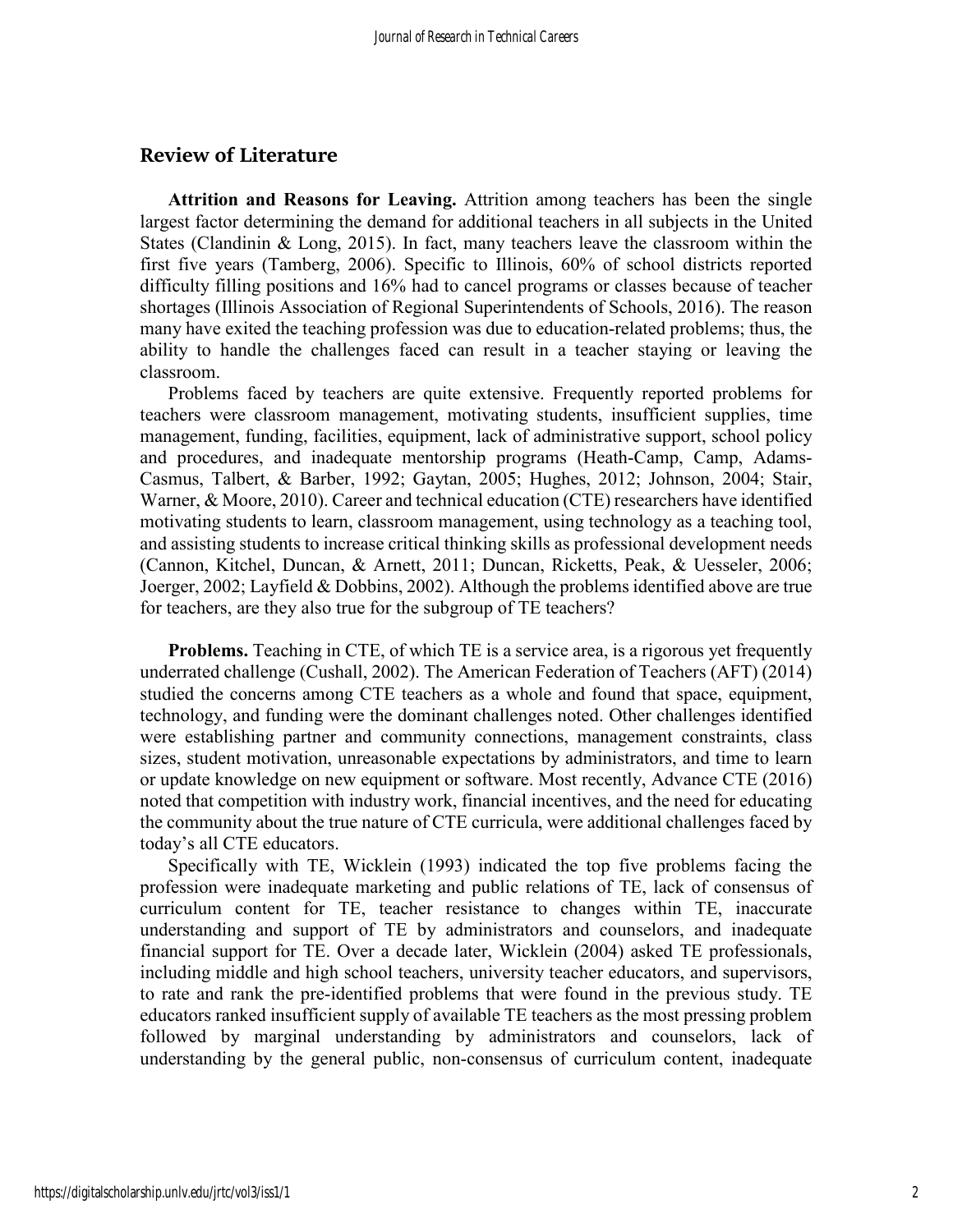financial support, and increased graduation requirements impacting TE programming (Wicklein, 2004).

Mirroring Wicklein (2004), Lazaros and Rogers (2006) sought to determine if the same pre-identified problems were relevant among Indiana middle school and high school TE teachers. The findings indicated the most serious challenge was the impact of high school graduation requirements on enrollment in TE classes followed by the general public's lack of understanding of TE and funding for TE programs. Later, Lee (2009) contributed additional challenges as described by TE teachers that included outdated images, lack of administrative and parental support, and weak relationships with peer teachers. Although some research exists of the problems among TE teachers, as Wicklein (2004) recommended, problems and challenges among TE teachers need to be identified periodically to keep the profession aware of needs and pursue efforts to combat classroom departure.

**Theoretical Framework.** Career satisfaction has been identified as a determinant of a teacher's decision to remain or leave the profession (Ubom & Joshua, 2004). Previous research indicated novice teachers expressed strong dissatisfaction as the primary reason they left jobs due to problems within teaching assignments (Voke, 2002). Self (2001) suggested that teachers resolve the question of whether to remain in education through "satisficing" rather than through optimizing. That is, the level of satisfaction was the rationale basis for a teacher leaving as opposed to trying to improve the situation.

The theoretical framework that has guided research related to job satisfaction has primarily focused on intrinsic and extrinsic factors. Garton and Robinson (2006) stated that the Motivation-Hygiene Theory centered on intrinsic and extrinsic factors could explain why teachers leave their positions.

Herzberg (1966) developed the Two-Factor Theory of Job Satisfaction, also known as the Motivation-Hygiene Theory. The central tenet of this theory is that job satisfaction and job dissatisfaction are influenced by two substantially different sets of work-related factors termed *motivator* and *hygiene*. Motivators are intrinsic factors of work while hygiene (maintenance) factors refer to extrinsic factors. Examples of motivator (intrinsic) factors include recognition, achievement, growth, and responsibility; whereas job instability, poor collegial relationships, and negative supervision are associated with hygiene (extrinsic) factors (Herzberg, 1966). Both motivator and hygiene factors have been reported to influence job satisfaction or dissatisfaction among teachers (Garton & Robinson, 2006).

The Motivation-Hygiene theory operates on two mutually exclusive continuums (Figure 1). On the one hand, the job satisfaction continuum is impacted by motivator (intrinsic) factors and varies from a level of satisfaction to a level of no satisfaction. On the other hand, the job dissatisfaction continuum is impacted by hygiene (extrinsic) factors and operates from a level of dissatisfaction to a level of no dissatisfaction. Both motivator and hygiene factors, however, may prove to facilitate negative experiences in the classroom.

As applied to this study, if TE teachers encounter problems, they may be more likely to be isolated within their work environments, be nonparticipatory in school events, or discontinue their interest in their jobs. If so, teachers are more likely to leave the teaching profession and seek alternative types of employment due to dissatisfaction with the job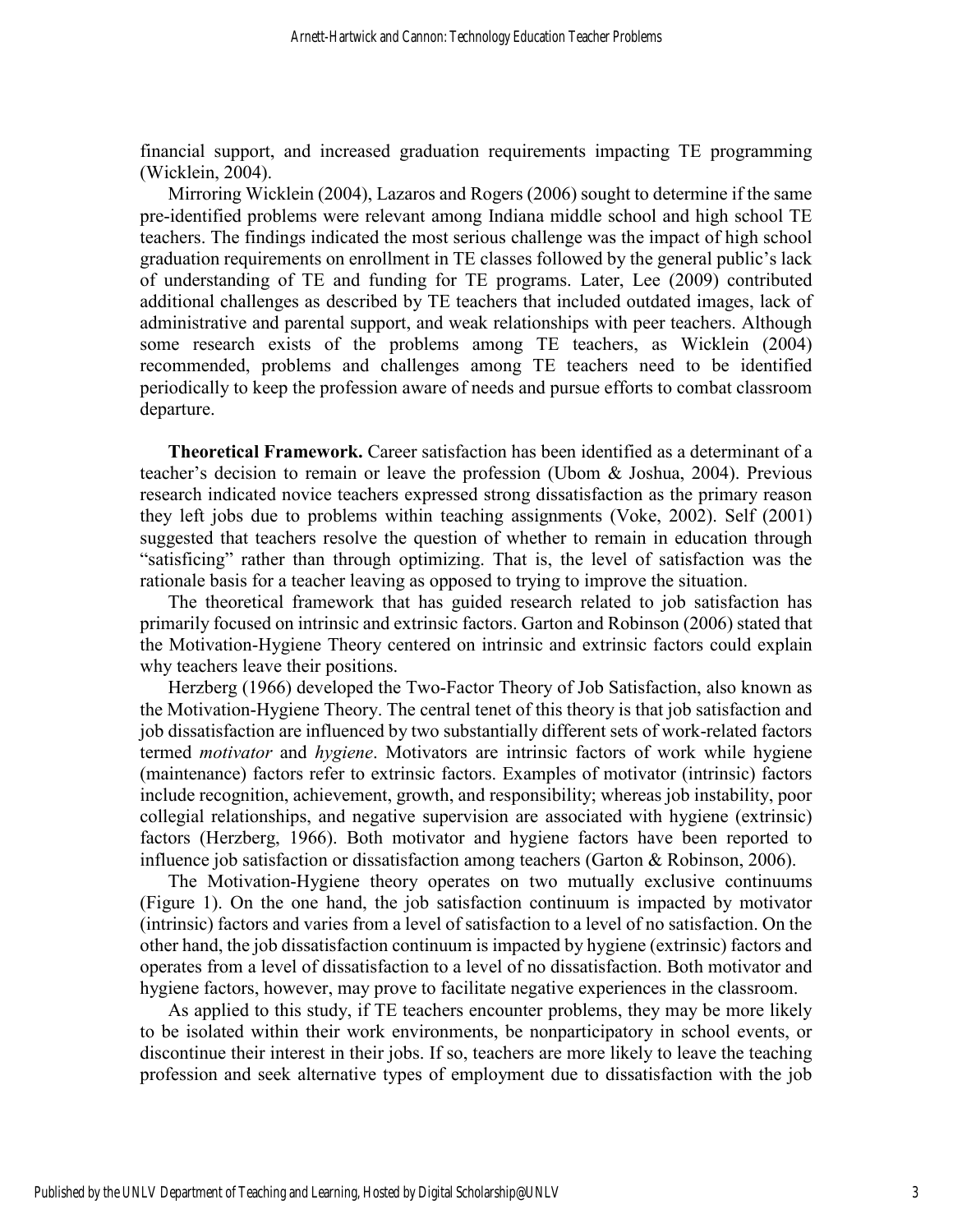

Figure 1. Model for Herzberg's (1966) *Two-Factor Theory of Job Satisfaction*, also known as the *Motivation-Hygiene Theory*

(Berns, 1990). For example, a TE teacher who has inadequate administrative support may become frustrated, which becomes a hygiene factor that would push the teacher to the negative end on the dissatisfaction continuum and, ultimately, may cause job dissatisfaction with perhaps a voluntary exit from teaching. Therefore, because job satisfaction is determined by intrinsic and extrinsic factors, understanding these categorical factors among novice and veteran TE teachers can prove beneficial for teacher retention.

# **Method**

**Purpose.** The purpose of this study was to examine the problems faced by secondary TE teachers in Illinois. The primary objective was to identify and categorize a list of problems encountered by TE teachers during their first years in the education profession as well as problems faced by veteran TE teachers. The following research questions provided direction for the study:

- 1.What are the problems faced by novice TE teachers?
- 2.What are the problems faced by veteran TE teachers?
- 3.Are there differences in the problems faced by novice teachers and the problems faced by veteran teachers?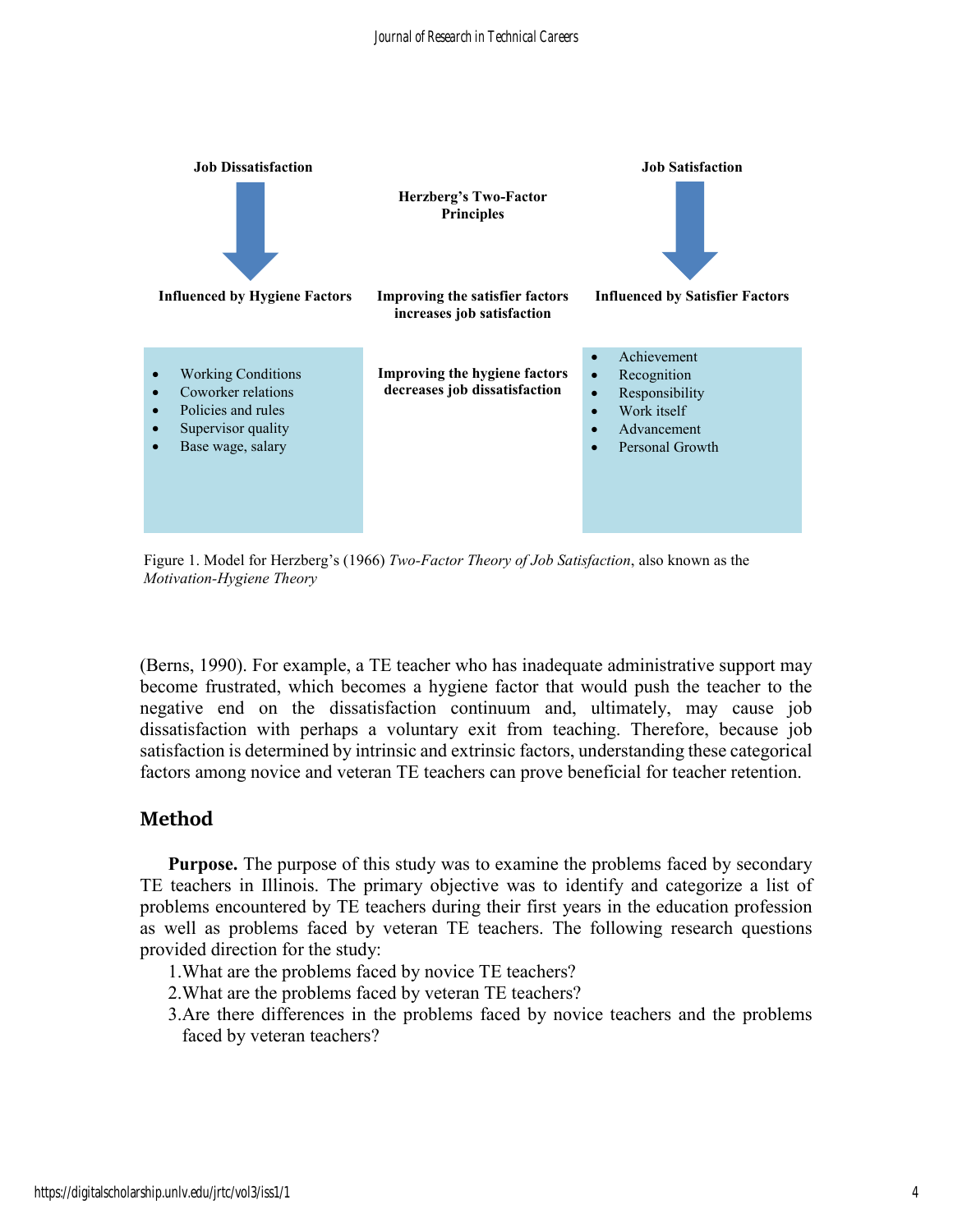**Method and Procedures.** A qualitative research design was selected to examine the phenomenon in detail and allow the respondents to describe the situations in their own words (Ary, Jacobs, Razavieh, & Sorensen, 2006). IRB approval was received from the primary researcher's university before the study began. The population consisted of members of the secondary TE teachers association  $(n = 179)$  in Illinois during the 2018 school year.

A questionnaire adapted from Boone and Boone (2007) was used for this study. The questionnaire consisted of two open-ended questions. The first question asked respondents to describe two problems they encountered as a novice teacher in TE. The second question asked respondents to describe two problems they were currently facing. For this study, novice teachers were defined as teaching for four or fewer years. Veteran teachers were defined as teaching five or more years. Novice teachers were instructed to answer only the first open-ended question. The questionnaire was placed online using Qualtrics.

A cover letter that included the questionnaire link was emailed to every teacher in the accessible population. They were given one week to complete the questionnaire. Two subsequent weekly emails were sent to remind respondents to participate in the research study, as recommended by Dillman, Smyth, and Christian (2009). The return response rate was 39.6%.

The response data from the two open-ended questions was divided into three stages for analysis. In stage one, the researcher transcribed the data. In stage two, the researcher and two other reviewers independently coded the data to establish themes; results were then compared for consensus to establish trustworthiness of the data. In the third stage, the data was summarized and interpreted (Ary et al., 2006).

### **Findings**

The 73 respondents, which included 27 novice and 46 veteran TE teachers, provided responses to the open-ended questions. The majority of the respondents were male (81%) and worked in a school located in a town (less than 3,000) (37%) or suburbia (30%). Data analysis produced 26 categories, which Table 1 ranks by frequency of novice teacher problems. The categories included equipment, funding, classroom management, image, variance in student abilities, reputation of previous teacher, student motivation, undergraduate preparation, curriculum issues, time management, administration support, number of class preps, enrollment numbers, faculty relationships, parents, paperwork, knowing policy and procedures, mentorships, guidance counselor issues, exceptional learners, professional development, job security, community support, student organizations, lab management, and understanding what TE is (Table 1).

Of the top five challenges, only three, equipment, funding, and understanding what TE is were identified as a continuous challenge at each career stage (Table 1). Respondents beginning their teaching career were most concerned with equipment, funding, discipline, understanding what TE is, and undergraduate preparation, whereas veteran respondents indicated they were most concerned with equipment, funding, class preps, administration support, and understanding what TE is.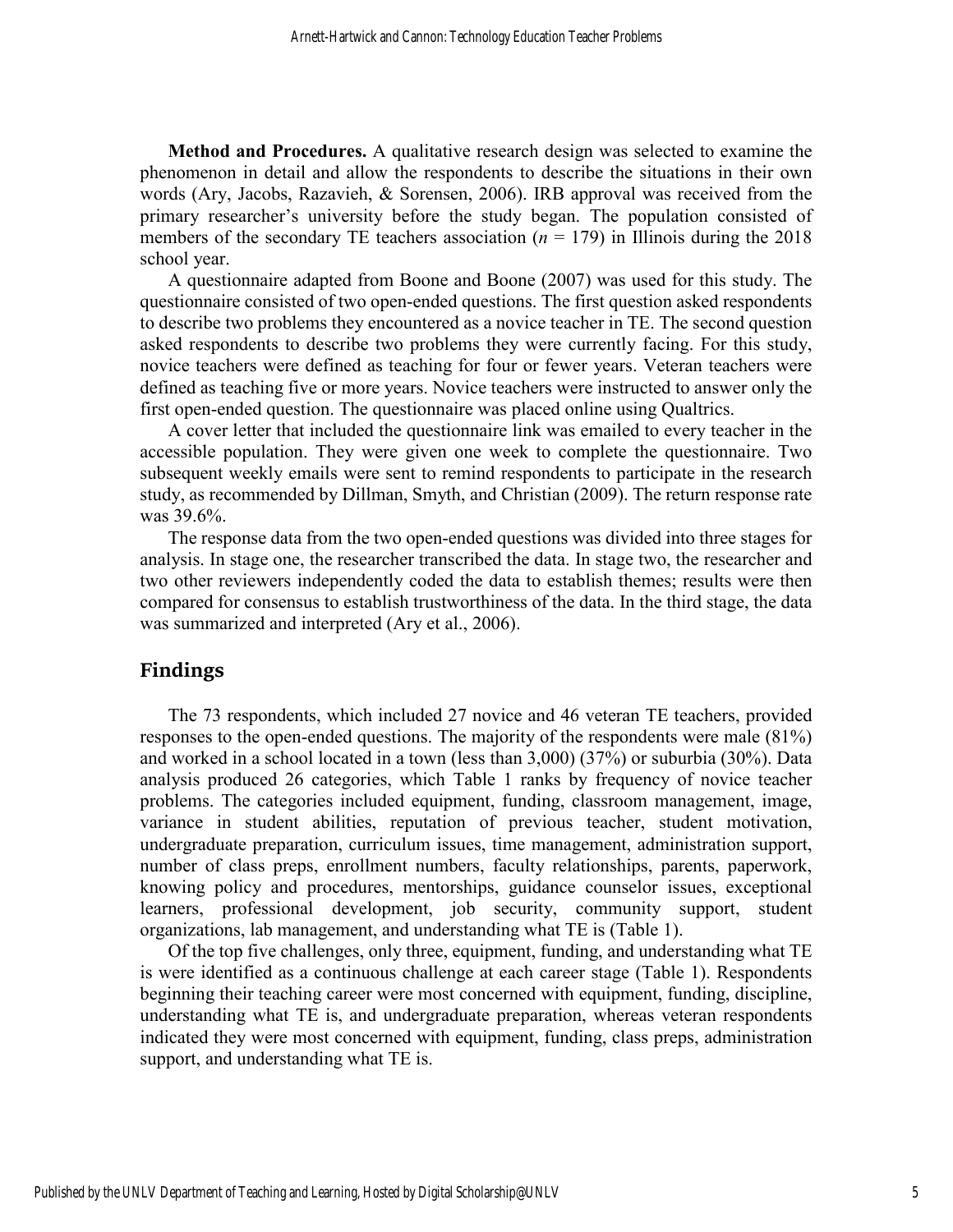|                                | Novice Problem |    |               | Veteran Problem |                |               |
|--------------------------------|----------------|----|---------------|-----------------|----------------|---------------|
|                                | Rank           |    | $\frac{0}{0}$ | Rank            | f              | $\frac{0}{0}$ |
| Equipment                      |                | 40 | 54.7          |                 | 28             | 38.3          |
| Funding                        | 2              | 13 | 17.8          | 2               | 25             | 34.2          |
| Discipline                     |                | 10 | 13.6          | 6               | 4              | 8.2           |
| Understanding what TE is       |                | 9  | 12.3          | 5               | 6              | 6.8           |
| Undergraduate preparation      |                | 6  | 8.2           | 0               |                | $\theta$      |
| Variance in student abilities  | 6              | 5  | 6.8           | 6               |                | 5.4           |
| Reputation of previous teacher | 6              | 5  | 6.8           | 0               |                | 0.0           |
| Student motivation             |                |    | 6.8           | 6               |                | 5.4           |
| Curriculum issues              | 6              | 5  | 6.8           | 7               | 3              | 4.1           |
| Time management                |                | 5  | 6.8           | 7               | 3              | 4.1           |
| Administration support         |                |    | 5.4           | 4               | 8              | 10.9          |
| Class preps                    |                |    | 5.4           | 3               | 11             | 15.1          |
| Enrollment numbers             | 8              | 3  | 4.1           | 7               | 3              | 4.1           |
| Faculty relationships          | 8              | 3  | 4.1           | 9               |                | 1.4           |
| Parents                        | 9              | 2  | 4.1           | 0               |                | 0.0           |
| Paperwork                      | 9              | 2  | 2.7           | 0               |                | 0.0           |
| Knowing policies/procedures    | 9              | 2  | 2.7           | 0               |                | 0.0           |
| Mentorships                    | 9              | 2  | 2.7           | 0               |                | $0.0\,$       |
| Guidance counselor issues      | 10             |    | 1.4           | 8               | 2              | 2.7           |
| <b>Exceptional learners</b>    | 10             |    | 1.4           | 7               | 3              | 4.1           |
| Job security                   | 10             |    | 1.4           | 9               |                | 1.4           |
| Professional development       | 10             |    | 1.4           | 8               | 2              | 2.7           |
| Community support              |                |    | 0.0           | 8               | $\overline{c}$ | 2.7           |
| Student organizations          |                |    | 0.0           | 8               | 2              | 2.7           |
| Lab management                 | 0              |    | 0.0           | 9               |                | 1.4           |

# Table 1. Problems Experienced by Novice and Veteran TE Teachers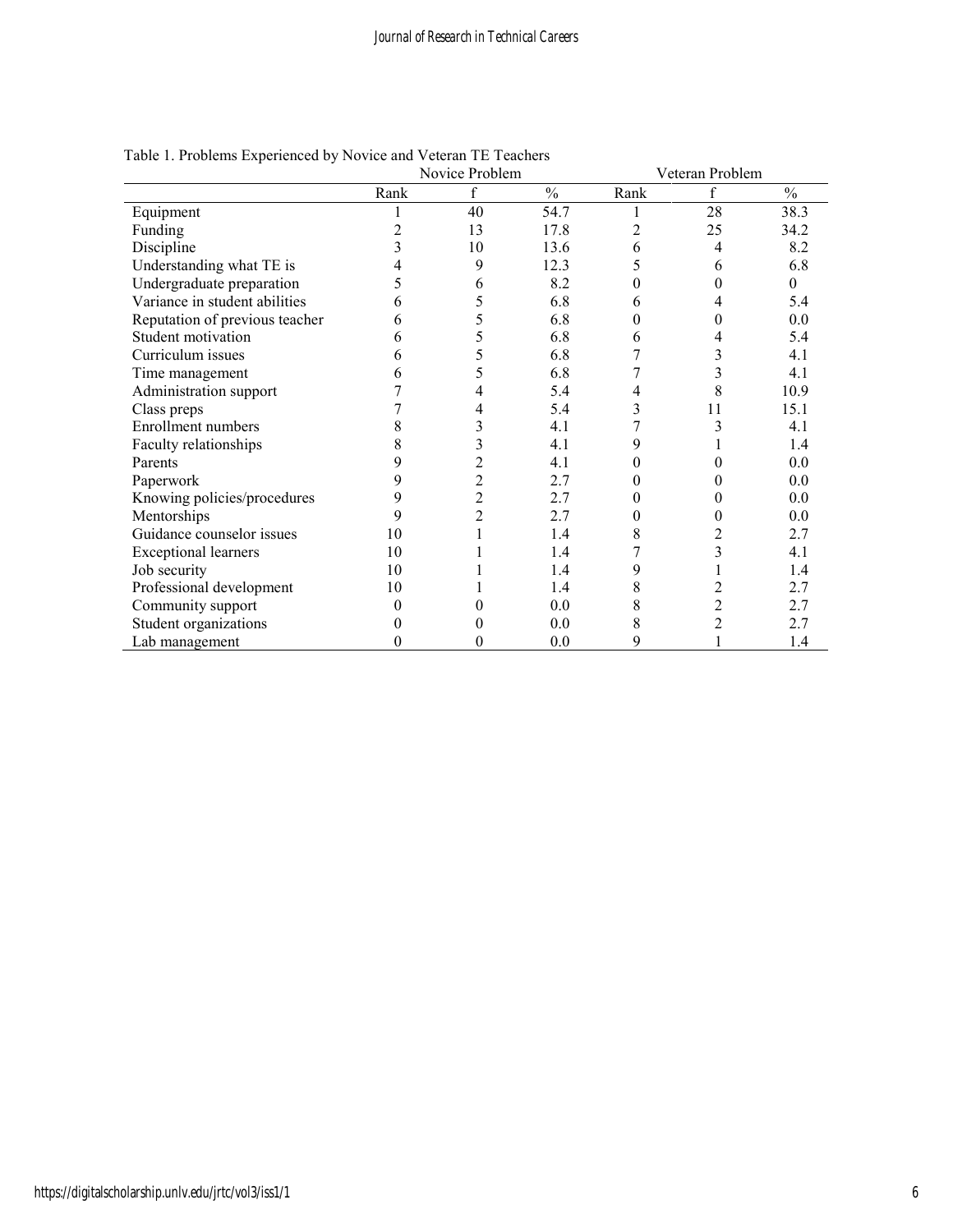**Equipment and Funding.** The top two ranked problems indicated by both novice and veteran teachers were equipment (72.5%) and funding (72.5%). The most common response by both novice and veteran TE teachers was out-of-date or not enough equipment due to lack of funding. Examples of other responses included "updating shop to keep with industry standards," "maintaining equipment," and "obtaining and learning emerging software and equipment."

**Discipline.** The third most encountered problem (13.6%) among novice respondents was discipline. Discipline was ranked sixth as a current problem (8.2%). The most common response was "classroom management." Novice TE teachers comments included "finding the balance of being tough enough, but not too tough on students," and "dealing with inappropriate student behavior in labs." Statements by veteran TE teachers included "dealing with lazy students" and "streamlined support and consistency with discipline from my classroom to the office."

**Not understanding what TE is.** Nine respondents (12.3%) indicated the image or not understanding what TE is was a problem for the novice teacher whereas, the problem decreased to 6.8% among veteran TE teachers. The most common statement was that "TE classes are a dumping ground for low ability students and uninterested students." Other statements included: "guidance counselors not knowing the technical knowledge needed and enrolling students with very low math and/or reading ability," "having parents, students, counselors, and administration understand what TE is," "academic teachers and administrators not understanding the academic application in TE," and "being questioned as to what is TE's exact function." A veteran TE teacher noted, "that even though I work with other CTE teachers, TE is very specialized, and topics such as equipment repairs was not readily understood nor accepted."

**Undergraduate preparation.** Undergraduate preparation ranked fifth among identified problems for novice teachers (8.2%) while it was a non-issue for veteran TE teachers. Comments by novice TE teachers included "there is a discrepancy between what courses are offered and what I was prepared to teach," "learning from state-of-the-art equipment with all the tools and then going into the classroom with little-to-no modern equipment available," "how to work with IEPs and 504 plans," "not knowing how to teach differentiated learning, with the large number of students who are exceptional learners," "creating quality lesson plans," "about Perkins and CTE funds available," and "grading – how to make effective rubrics."

**Class Preps.** Class preps ranked third among identified problem for veteran TE teachers (15.1%) and was a lesser noted problem for novice teachers (5.4%). The most common response was "teach too many preps  $[-6, 7,$  even 9 preps]." Other statements included "not enough time to prep and plan," "setting up shop takes many hours and can be overwhelming," "teaching multiple classes within one class period," and "dynamic teaching load – drafting, computer programming, tech lab, 3D printing, modern manufacturing all by myself in a small school."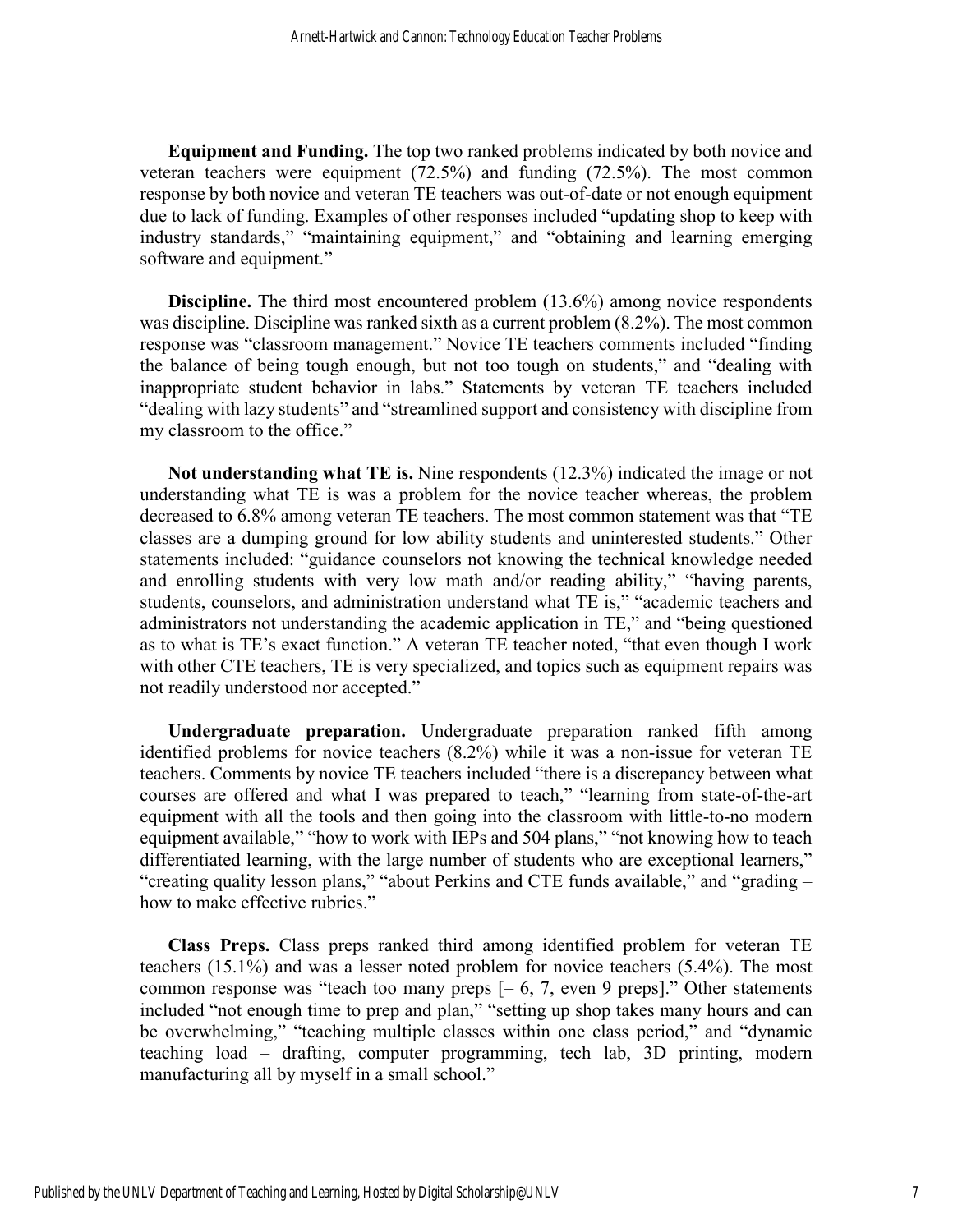**Administrative Support.** Administrative support was within the top five veteran problems (10.9%) but not as prevalent for novice teachers (5.4%). Mutual problem statements included "lack of support," "always fighting for recognition and value of classes," and "lack of direction and expectations."

**Differences between Novice and Veteran Teachers.** Noticeable percentage differences between problems as a novice teacher and veteran teacher included number of class preps, time management, faculty relationships, and paperwork. Problems indicated for a novice TE teacher that were not as widespread among veteran teachers included understanding what TE is, which was 12.3% and declined to 6.8%, and equipment, which decreased from 54.7% to 38.3%. On the reverse, funding was a more notable problem for veteran teachers at 34.3% compared to 17.8% by novice teachers; administrative support increased from 5.4% to 10.9%; and class preps increased from 5.4% to 15.1% as a veteran problem.

Several problems were mentioned by teachers at the beginning of their career that were not cited as problems for veteran teachers and vice versa. Early career problems included reputation of previous teacher (8.2%), undergraduate preparation (6.8%), mentorships  $(4.1\%)$ , parents  $(4.1\%)$ , paperwork  $(4.1\%)$ , and knowing policy and procedures  $(4.1\%)$ , whereas veteran problems that were not an issue among novice TE teachers included community support (2.7%), student organization (2.7%), and lab management (2.7%).

#### **Discussion**

**Problems Identified.** Twenty-six problems identified by Illinois TE teachers have been reported in previous studies as problems more broadly among teachers. The findings in this study provide reference solely for TE teachers, offering school administrators and TE professionals' evidence on which to base retention efforts and professional development programs.

Interestingly, of the top five problems, three problems indicated for a novice teacher are still problems for veteran teachers. The top two problems for a novice and veteran TE teachers were equipment and funding. As with the AFT (2014), the results of this study aligned with the dominant challenges of equipment and funding across all CTE areas. Specific to TE, the problem of adequate funding has been a consistent issue for over three decades starting with Wicklein (1993) and Wicklein (2004), to the most recent study by Lazaros and Rogers (2006). Equipment and funding are centralized components to the TE curriculum. Teaching effectiveness is challenged as a result of working with "out-of-date equipment due to a lack of funding," as respondents referenced in this study. Furthermore, the findings indicate that programs not meeting industry expectations and standards due to the lack of resources and up-to-date equipment are not considered high quality. Essentially, programs which are not adequately funded nor have the appropriate equipment do not prepare learners with career skills necessary for the TE pathway.

Included in the top five challenges identified in this study was understanding the true nature of TE. Understanding what TE is was ranked fourth among novice TE teachers and placed fifth among veteran teachers. This noted problem has been an ongoing concern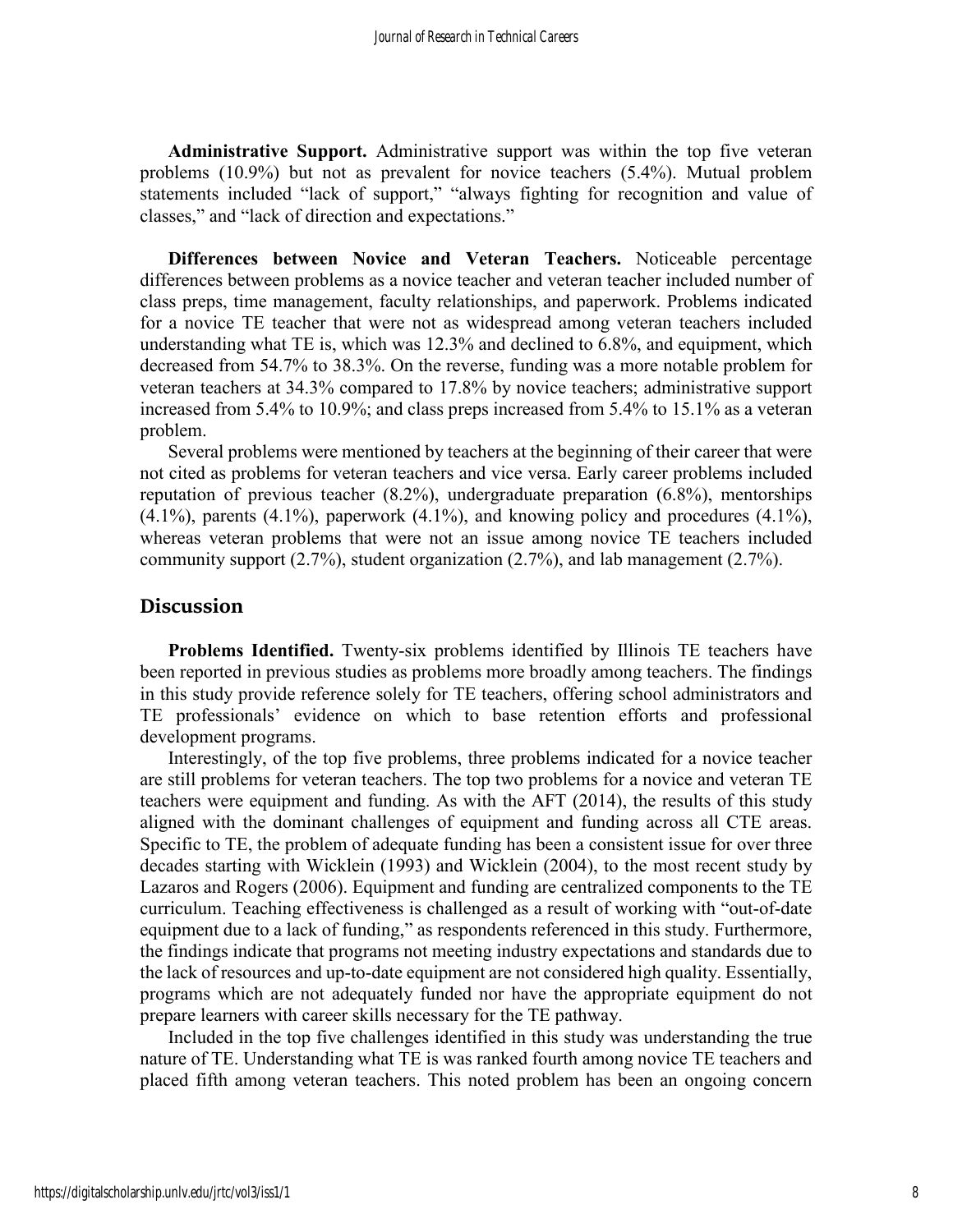found in previous CTE and TE studies (Advance CTE, 2016; American Federation of Teachers, 2014; Lazarous & Rogers, 2006; Lee, 2009; Wicklein, 2004; Wicklein, 1993). Respondents in this study have experienced inaccurate assumptions by school personnel and the general public as to what TE is. The negative or outdated image, being or feeling misinformed about the rigorous requirements in TE, and questioning the value of the TE all contribute to this repeatedly reported problem. As a result, the profession could be missing potential students to pursue a career in TE because of a false perception or not fully understanding about TE. This problem can be related to other problems noted within this study such as student motivation, administration support, faculty relationships, guidance counselor issues, and community support.

Discipline was indicated as more of a problem for novice teachers than for veteran teachers. Discipline was not identified in previous referenced studies. A plausible explanation for little problems related to discipline could be zero tolerance for misbehavior due to safety reasons as well as the task-oriented projects dictated by the curriculum. However, in this study, comments made by novice teachers such as "balancing how to discipline" and "how to deal with inappropriate behavior" were indicative of trying to find their own process of classroom management while veteran teacher comments alluded to student accountability and follow through by administration.

Some problems were identified for novice teachers but not veteran teachers, which included the reputation of previous teachers, undergraduate preparation, parents, paperwork, mentorships, and knowledge of policy and procedures. Learning the school culture and assimilating into the teaching profession is part of the induction phase, which can be daunting and overwhelming, all while maintaining the daily tasks of teaching. Johnson (2004) and Gaytan (2005) also found that school policy and procedures and working conditions (previous teacher and mentorships) were identified as retention factors for novice teachers. As teachers earn tenure and progress in their years of teaching, their mindset shifts to external forces such as community and administration support, which were identified as problems in this study for veteran TE teachers.

**Problems as Motivator and Hygiene Factors.** Applying the results to this study's theoretical framework, the problems can be classified as noted above into two categories based on Herzberg's (1966) theory: motivator (intrinsic) and hygiene (extrinsic) factors. According to Herzberg (1966), the problems identified can be located on the negative end of the two factors' respective continuums: no satisfaction (motivator's continuum) and dissatisfaction (hygiene's continuum). This means that both factor sets can contribute to unfavorable experiences for a teacher, thus decreasing their satisfaction level. Attempts to intervene to alleviate problems can shift the levels of satisfaction towards the positive ends of each factor's continuum. However, if the identified problems are not resolved, it could potentially impact teachers and cause them to leave the teaching profession.

For example, student motivation, which is considered a hygiene factor, was identified as a problem area, located on the negative end of the dissatisfaction continuum. If measures are taken, such as educating TE teachers about different motivational strategies to use or how to adapt content to the dynamics of the class, the motivation of students is no longer an explicit problem. Thus, the problem of student motivation slides to the positive end of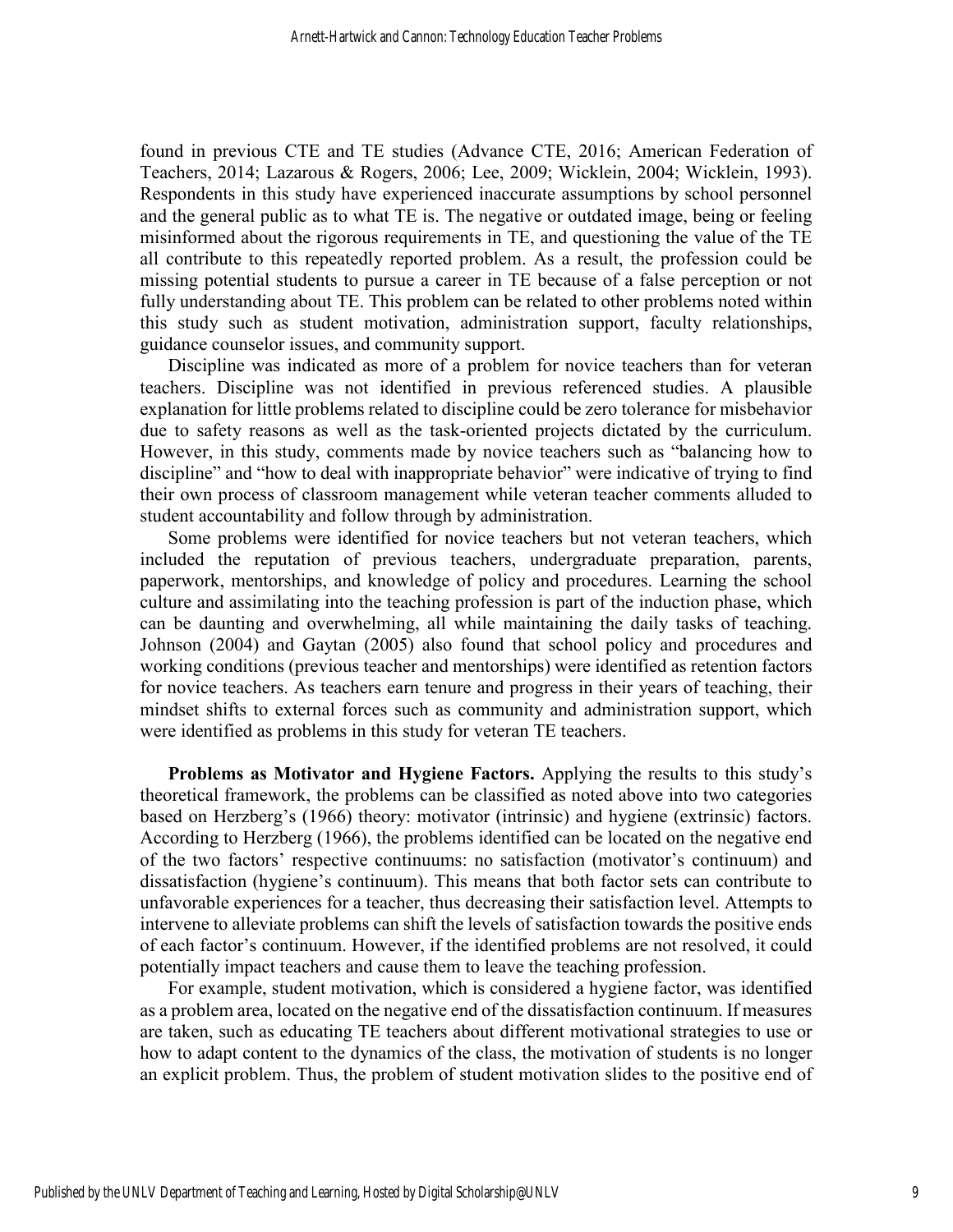the continuum. If nothing is done to correct the problem of student motivation toward TE, the problem stays at the negative end of the continuum, and according to the Motivation-Hygiene Theory, it is more likely the teacher will leave their teaching position.

Knowing the problems identified by TE teachers at the different career stages can assist school administrators and TE professionals to provide the needed support to address these problematic areas. By doing so, feelings of dissatisfaction can be inhibited, and teachers are more likely to stay in the profession.

### **Limitations**

The findings for this research are limited to those teachers from Illinois who participated in the study. Therefore, the findings and conclusions cannot be generalized to other populations. Future studies might expand to regional and national TE teacher populations as well as replicate this study in a few years to determine if similar trends exist to gain more information regarding TE teacher retention.

### **Conclusions**

Many TE teachers, due to dissatisfaction, leave the profession because of problems they face in their teaching assignments. This study identified problems of TE teachers at different career stages, both as novice teachers and veteran teachers. From the findings, 26 problems emerged of which three problems (equipment, funding, and understanding what TE is) identified by novice teachers were in the same top five for veteran teachers.

The challenges identified from this study could assist TE educators as they evaluate and revise curriculum in teacher education programs to adequately prepare and support its teacher candidates. For example, TE teacher educators need to ensure teacher candidates are prepared to teach with and without specific equipment, establish a working knowledge of how funding works and sources available, as well accommodations for exceptional learners with 504 plans and individualized education plans. TE professionals, such as TE professional organizations and state TE staff, can develop and coordinate in-service workshops and opportunities for professional development on topics based on the problems identified from this study. Alternatively, an advisory board that includes guidance counselors, administrators, other school counterparts, parents, and community employers can be established to align curriculum to workforce needs and in turn, a prime opportunity to educate and promote the importance of a TE program to these stakeholders.

An understanding of the concerns from novice and veteran teachers is a first step. Adequately preparing TE teachers and supporting experienced teachers to handle potential problems can increase job satisfaction and reduce teacher attrition in efforts to eliminate the national shortage of TE teachers. This research contributed to the body of scholarship established by Wicklein (1993) and followed the recommendation set forth to periodically research the challenges facing TE teachers, as well as keep the TE profession aware of needs and changing dynamics.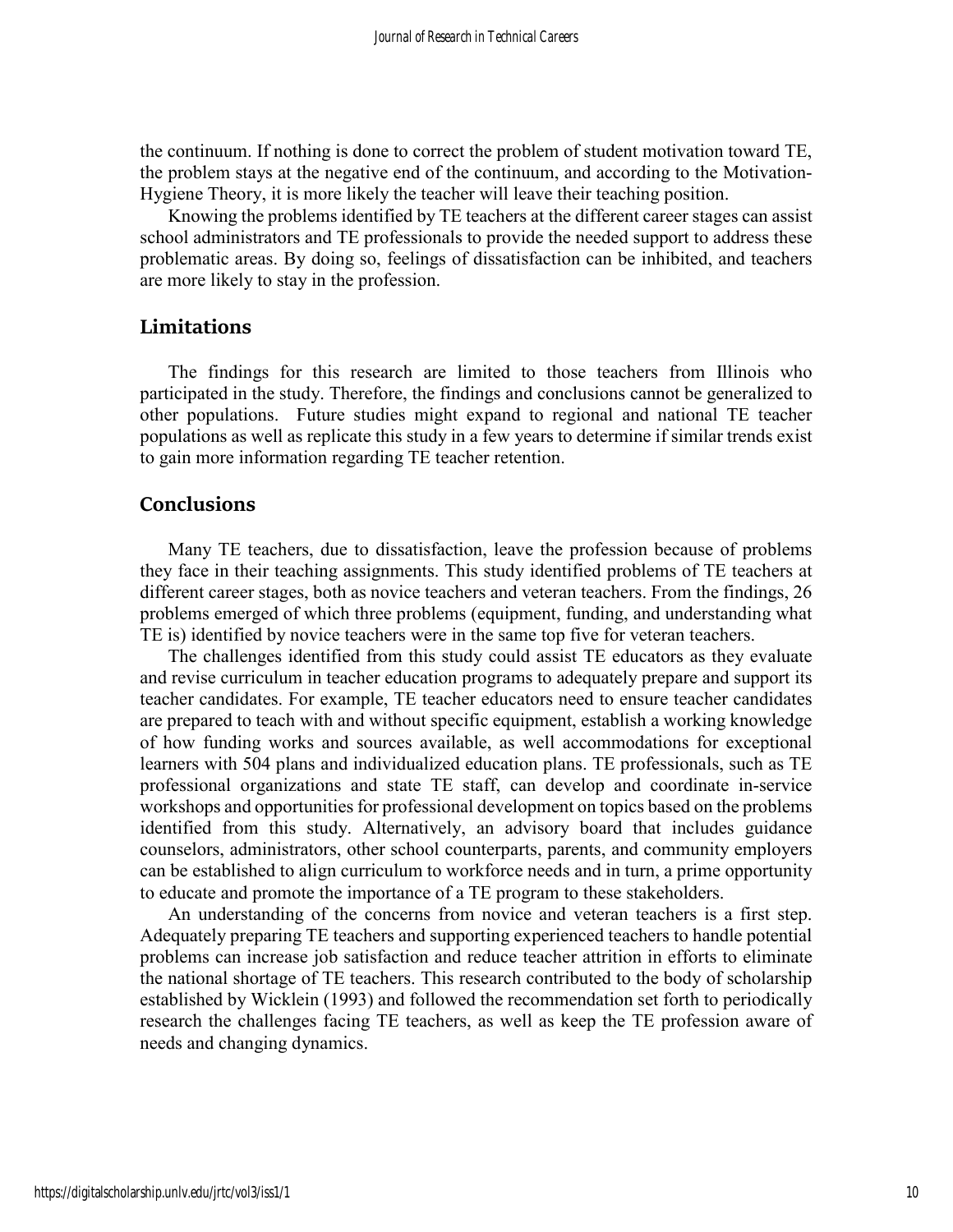# **References**

- Advance CTE. (2016, December). *The state of career and technical education: Increasing access to industry experts in high school*. Retrieved from https://cte.careertech.org/sites/default /files/files/resources/State\_of\_CTE\_Industry\_Experts\_2016\_0.pdf
- American Federation of Teachers. (2014). *The voices of career and technical education teachers: A report of The American Federation of Teachers 2014 Survey*. Retrieved from https://www.aft.org/sites/default/files/cte\_report\_draft2.pdf
- Ary, D., Jacobs, L. C., Razavieh, A., & Sorensen, C. (2006). *Introduction to research in education* (7th ed.). Belmont, CA: Thomson Wadsworth.
- Berns, R. G. (1990, December). *The relationship between vocational teacher job satisfaction and teacher retention using discriminant analysis.* Paper presented at the Annual Convention of the American Vocational Association, Cincinnati, OH.
- Boone, H., & Boone, D. (2007). Problems faced by high school agricultural education teachers. *Journal of Agricultural Education, 48*(2), 36–45. https://doi.org/10.5032/jae.2007.02036
- Cannon, J. G., Kitchel, A., Duncan, D. W., & Arnett, S. E. (2011). Professional development needs of Idaho technology teachers: Teaching and learning. *Journal of Career and Technical Education*, *26*(1), 32-47. https://doi.org/10.21061/jcte.v26i1.492
- Clandinin, D., & Long, J. (2015). Early career teacher attrition: Intentions of teachers beginning. *Journal of Teaching Education, 26*(1), 1-16. https://doi.org/10.1080/10476210.2014.996746
- Cross, F. (2017). *Teacher shortage areas: Nationwide listing 1990–1991 through 2017–2018*. Washington, DC: United States Department of Education, Office of Postsecondary Education. Retrieved from https://www2.ed.gov/about/offices/list/ope/pol /ateachershortageareasreport2017-18.pdf
- Cushall, S. (2002, May). Preparing with purpose: Discovering new directions in teacher education. *Techniques: Connecting Education and Careers, 77*(5), 20–21.
- Dillman, D. A., Smyth, J., & Christian, L. M. (2009). *Internet, mail and mixed-mode surveys: The tailored design method* (3rd ed.). New York, NY: Wiley and Sons.
- Duncan, D. W., Ricketts, J. C., Peake, J. B., & Uesseler, J. (2006). Teacher preparation and inservice needs of Georgia agriculture teachers. *Journal of Agricultural Education*, *47*(2), 24- 35. https://doi.org/10.5032/jae.2006.02024
- Garton, B., & Robinson, J. (2006). Tracking agricultural education graduates' career choice, job satisfaction, and employability skills. *Proceedings of the American Association for Agricultural Education Conference* (pp. 552-563). Charlotte, NC. Retrieved from https://www.researchgate.net/publication/242073074 tracking agricultural education \_graduates%27\_career\_choice\_job\_satisfaction\_and\_employability\_skills
- Gaytan, J. (2005). New business education teachers' experiences with teaching careers, professional culture, curriculum and assessment, and incentives and rewards. *NABTE Review, 32*, 48–54.
- Heath-Camp, B., Camp, W. G., Adams-Casmus, Talbert, B. A., & Barber, J. D. (1992). *On becoming a teacher: An examination of the induction of beginning teachers in American public schools.* Berkeley, CA: National Center for Research in Vocational Education.
- Herzberg, F. (1966). *Work and the nature of man*. New York, NY: Thomas Y. Crowell Publishers.
- Hughes, G. D. (2012). Teacher retention: Teacher characteristics, school characteristics, organizational characteristics, and teacher efficacy. *Journal of Educational Research*, *105*(4), 245–255. https://doi.org/10.1080/00220671.2011.584922